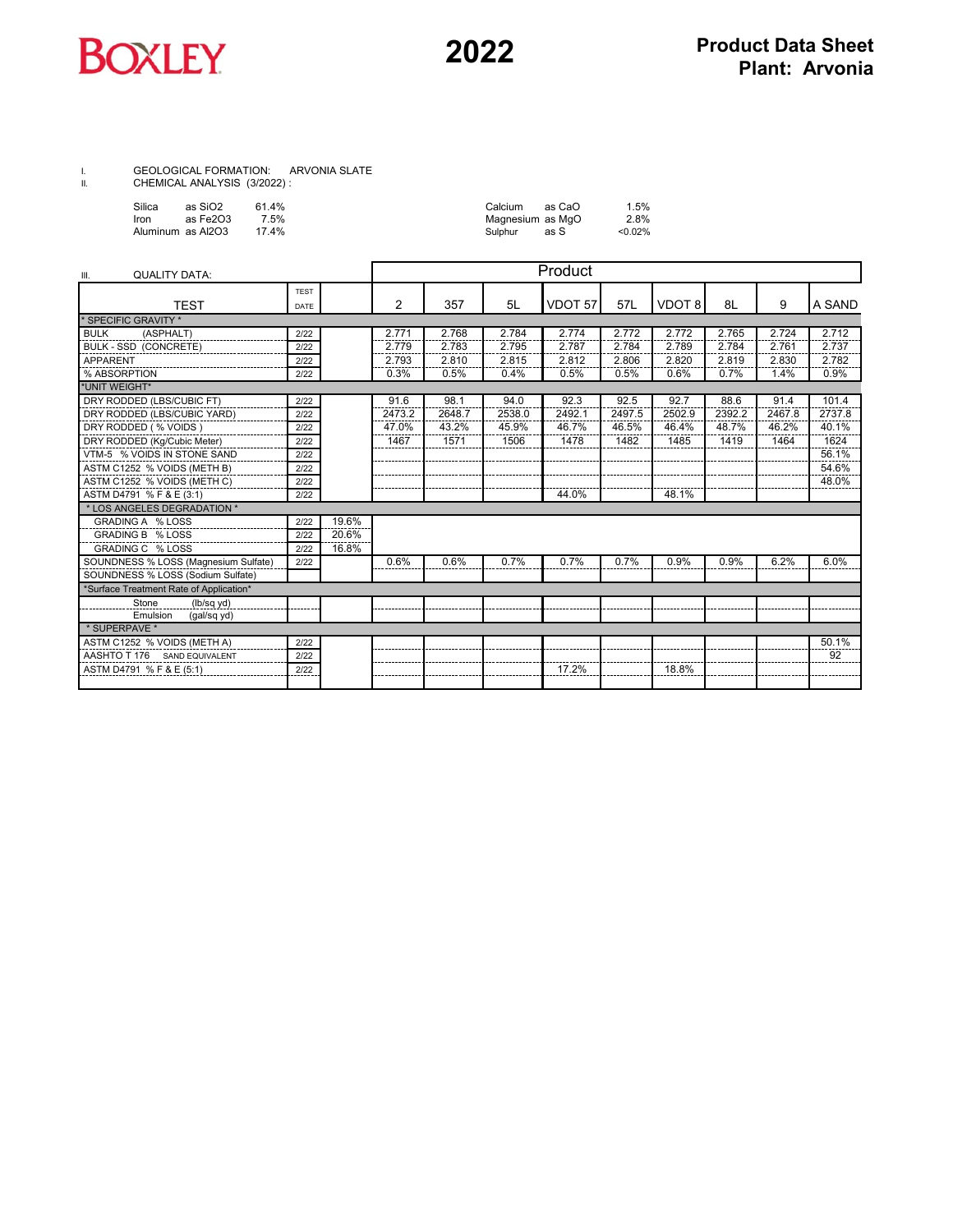## **VIRGINIA DEPARTMENT OF TRANSPORTATION MATERIALS DIVISION** REPORT ON THEORETICAL MAXIMUM DENSITY AND OPTIMUM MOISTURE CONTENT  $(VTM-1)$

| 2022                                                 |
|------------------------------------------------------|
| Arvonia                                              |
| 131.6<br>Max. Dry Density (-No.4 portion):           |
| $9.1\%$<br>Optimum Moisture Content (-No.4 portion): |
| 2.780<br><b>Bulk Specific Gravity:</b>               |
| Average percent of +No.4 material<br>60.2%           |
| Number of Samples Referenced:                        |
|                                                      |

| Corrected Maximum Dry Density (lbs/ft <sup>3</sup> ) | 154.0     |
|------------------------------------------------------|-----------|
| Corrected Optimum Moisture Content (%)               | <b>46</b> |

NOTE: This report has been generated by the Materials Information Tracking System (MITS) /<br>Producer Lab Analysis and Information Details (PLAID).